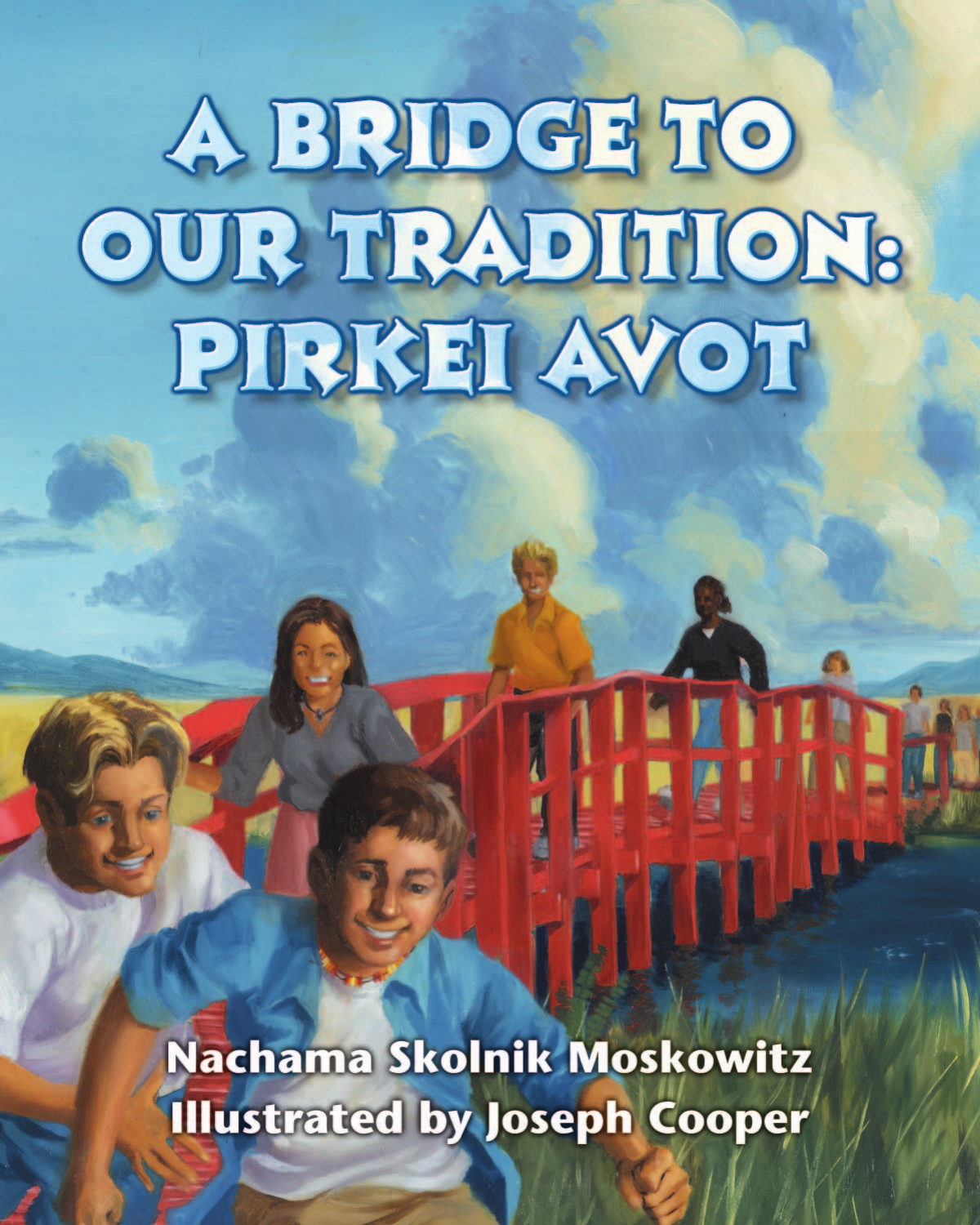





Ben Zoma said. "Who is wise?

> The one who learns from everyone, as it says, 'From all who would teach me, have I gained understanding....' [PSALM 119:99]



הַלּוֹמֵד מִכָּל אַדָם שַׁנֵאַמַר מִכַּל מִלַמְדִי הְשִׂכֵלְתִי...

Who is mighty?

One who controls one's [natural] urges, as it says, 'One who is slow to anger is better than the mighty and one who rules one's spirit than one who conquers a city.'

[PROVERBS 16:32]

אַיזַהוּ גִבּוֹר?

בֵן זוֹמַא אוֹמֵר

איזהו חכם?

הכובש את יצרו שנאמר טוֹב אֶרֶךְ אַפֵּיִם מִגִּבּוֹר וּמוֹשֵׁל בִרוּחוֹ מִלֹּבֵד עיר.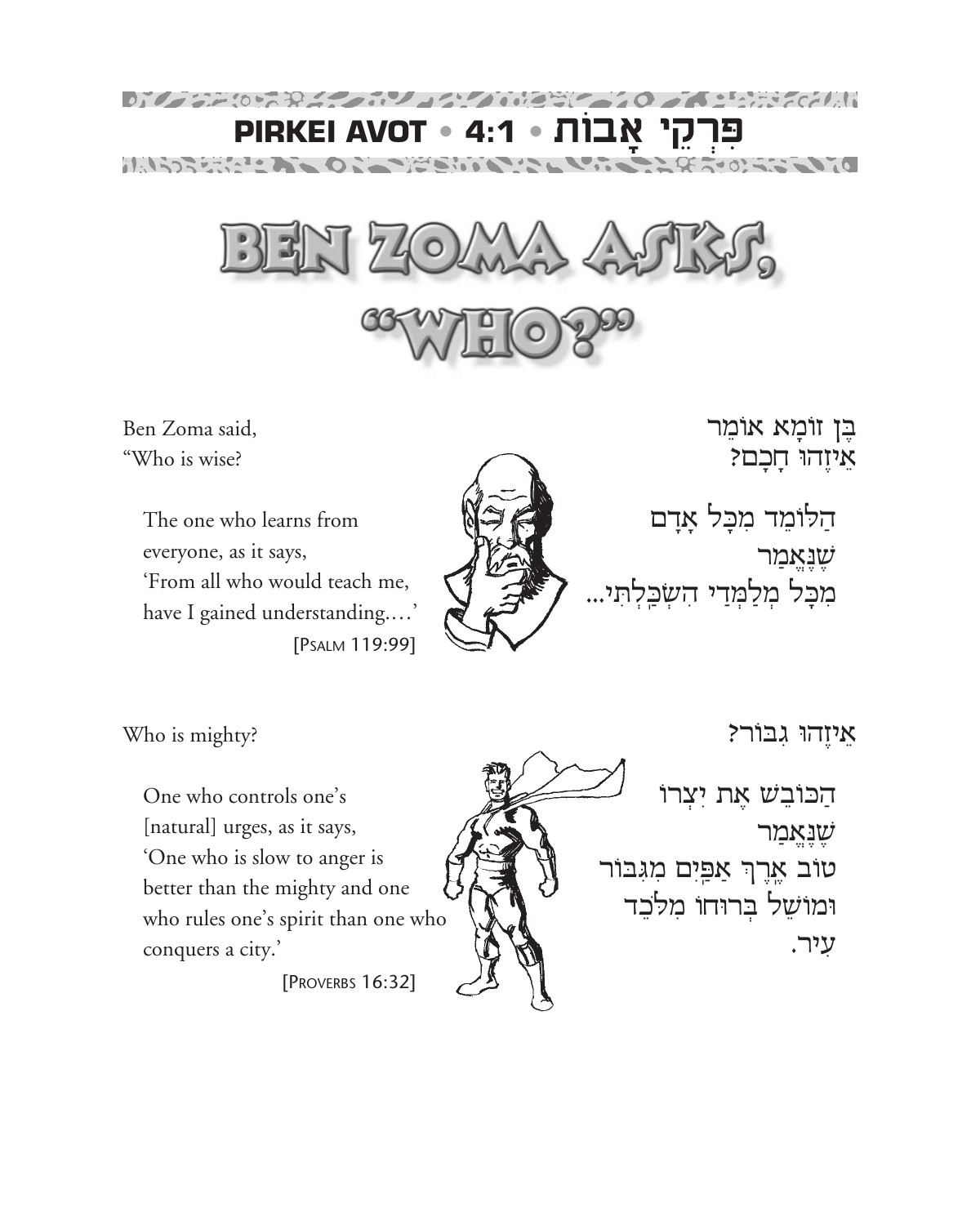## UNIT II

 $D_1$  , and  $D_2$  , and  $D_3$  , and  $D_4$  , and  $D_5$  , and  $D_6$  , and  $D_7$ 



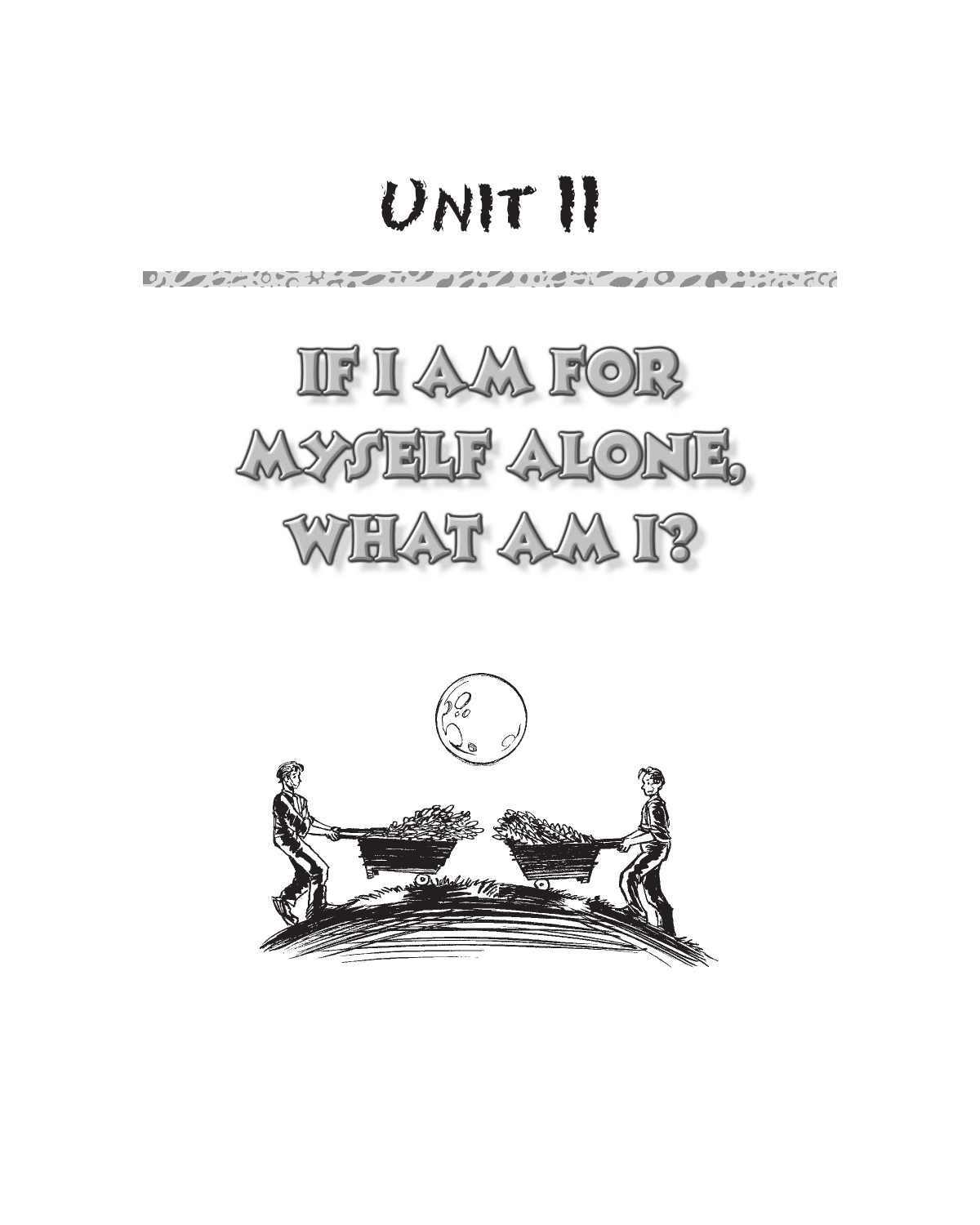

 $\frac{1}{2}$  . The contract of  $\frac{1}{2}$  ,  $\frac{1}{2}$  ,  $\frac{1}{2}$  ,  $\frac{1}{2}$  ,  $\frac{1}{2}$  ,  $\frac{1}{2}$  ,  $\frac{1}{2}$  ,  $\frac{1}{2}$  ,  $\frac{1}{2}$  ,  $\frac{1}{2}$  ,  $\frac{1}{2}$  ,  $\frac{1}{2}$  ,  $\frac{1}{2}$  ,  $\frac{1}{2}$  ,  $\frac{1}{2}$  ,  $\frac{1}{2}$  ,

## A Beginning Thought: When a person acts with respect to others, he or she earns respect in return.

In the last lesson, you considered Rabbi Shimon's opinion that it is important to earn "the crown of a  $\ddot{U}$ ." Take a moment and think about the reason others might crown you with a שם שוב

scorn.